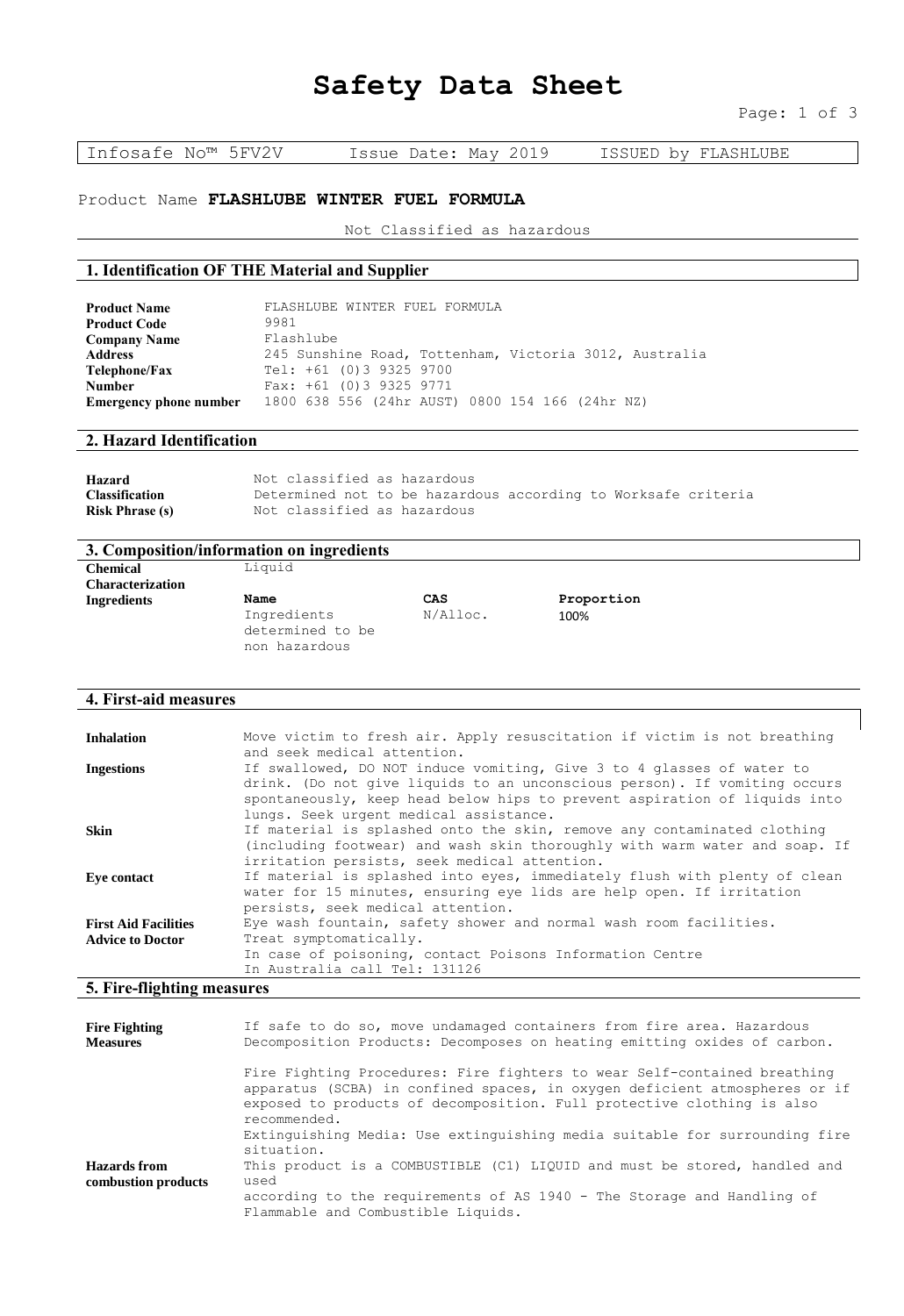# **Safety Data Sheet**

Page: 2 of 3

Infosafe No™ 5FV2V Issue Date: May 2019 ISSUED by FLASHLUBE

#### Product Name **FLASHLUBE WINTER FUEL FORMULA**

Not Classified as hazardous

#### **6. Accidental release measures**

**Emergency Procedures** Eliminate all sources of ignition. Material is slippery when spilt. Walk cautiously. Ventilate area. Wear protective equipment to prevent skin and eye contact, as outlined under personal protection in this MSDS. Bund area using sand or soil - to prevent run off into drains and waterways. Use absorbent (soil, sand, vermiculite or other inert material). Collect and seal in properly labelled containers for disposal. This material is a COMBUSTIBLE (C2) LIQUID and must be stored, handled and used according to the requirements of AS 1940 - The Storage and Handling of Flammable and Combustible Liquids.

#### **7. Handling and storage**

| <b>Handling and Storage</b> | Store in a cool place and out of direct sunlight. Store away from<br>sources of heat or ignition. Store away from oxidizing agents. Keep<br>containers closed, when not using the product. Store in original<br>packages as approved by manufacture.<br>This material is a COMBUSTIBLE (C2) LIQUID and must be stored, handled<br>and<br>used according to the requirements of AS 1940 -The Storage and Handling<br>оf |
|-----------------------------|------------------------------------------------------------------------------------------------------------------------------------------------------------------------------------------------------------------------------------------------------------------------------------------------------------------------------------------------------------------------------------------------------------------------|
|                             | Flammable and Combustible Liquids.                                                                                                                                                                                                                                                                                                                                                                                     |

#### **8. Exposure controls/personal protection**

| <b>National Exposure</b><br><b>Standards</b> | No exposure standard has been established for this product.                                                                                                                                                                                                                                                                                                                                                                                                                                                                                                                                                                                                  |
|----------------------------------------------|--------------------------------------------------------------------------------------------------------------------------------------------------------------------------------------------------------------------------------------------------------------------------------------------------------------------------------------------------------------------------------------------------------------------------------------------------------------------------------------------------------------------------------------------------------------------------------------------------------------------------------------------------------------|
| <b>Engineering Controls</b>                  | Maintain adequate ventilation at all times. In most circumstances<br>natural systems are adequate, unless the material is heated, then the<br>use of local exhaust ventilation system is recommended.                                                                                                                                                                                                                                                                                                                                                                                                                                                        |
| <b>Personal Protective</b>                   | The following personal protective equipment should be worn. PVC or                                                                                                                                                                                                                                                                                                                                                                                                                                                                                                                                                                                           |
| Equipment                                    | rubber gloves. Safety glasses, goggles or face shield as appropriate.<br>Avoid inhaling the vapour, mist or dust.<br>Select and use respirators in accordance with AS/NZ 1715/1716. The use<br>of a half-face respirator fitted with an organic vapour cartridge is<br>recommended.<br>Filter capacity and respiratory type depend on exposure levels and type<br>of contaminant. If entering spaces where the airborne concertation of a<br>contaminant is unknown then the use of a self-contained breathing<br>apparatus<br>(SCBA) with positive pressure air supply complying with AS/NZ<br>1715/1716, or any other acceptable International Standard is |
|                                              | recommended.                                                                                                                                                                                                                                                                                                                                                                                                                                                                                                                                                                                                                                                 |

#### **9. Physical and chemical properties**

| Form               | Liquid                                                                                                                                                                                                                                                                                     |
|--------------------|--------------------------------------------------------------------------------------------------------------------------------------------------------------------------------------------------------------------------------------------------------------------------------------------|
| Appearance         | Orange Liquid                                                                                                                                                                                                                                                                              |
| <b>Viscosity</b>   | 5.6 cSt @ 40°C<br>$1.7 \text{ cSt } 0.100^{\circ} \text{C}$                                                                                                                                                                                                                                |
| <b>Density</b>     | 0.883 $q/cm3$ @ 15°C                                                                                                                                                                                                                                                                       |
| <b>Flash Point</b> | More than $60.5^{\circ}$ C but less than $150^{\circ}$ C, (Typically $140^{\circ}$ C).<br>This product is a COMBUSTABLE (C2) LIQUID and must be stored, handled<br>and used<br>According to the requirements of AS 1940 -The Storage and Handling of<br>Flammable and Combustible Liquids. |